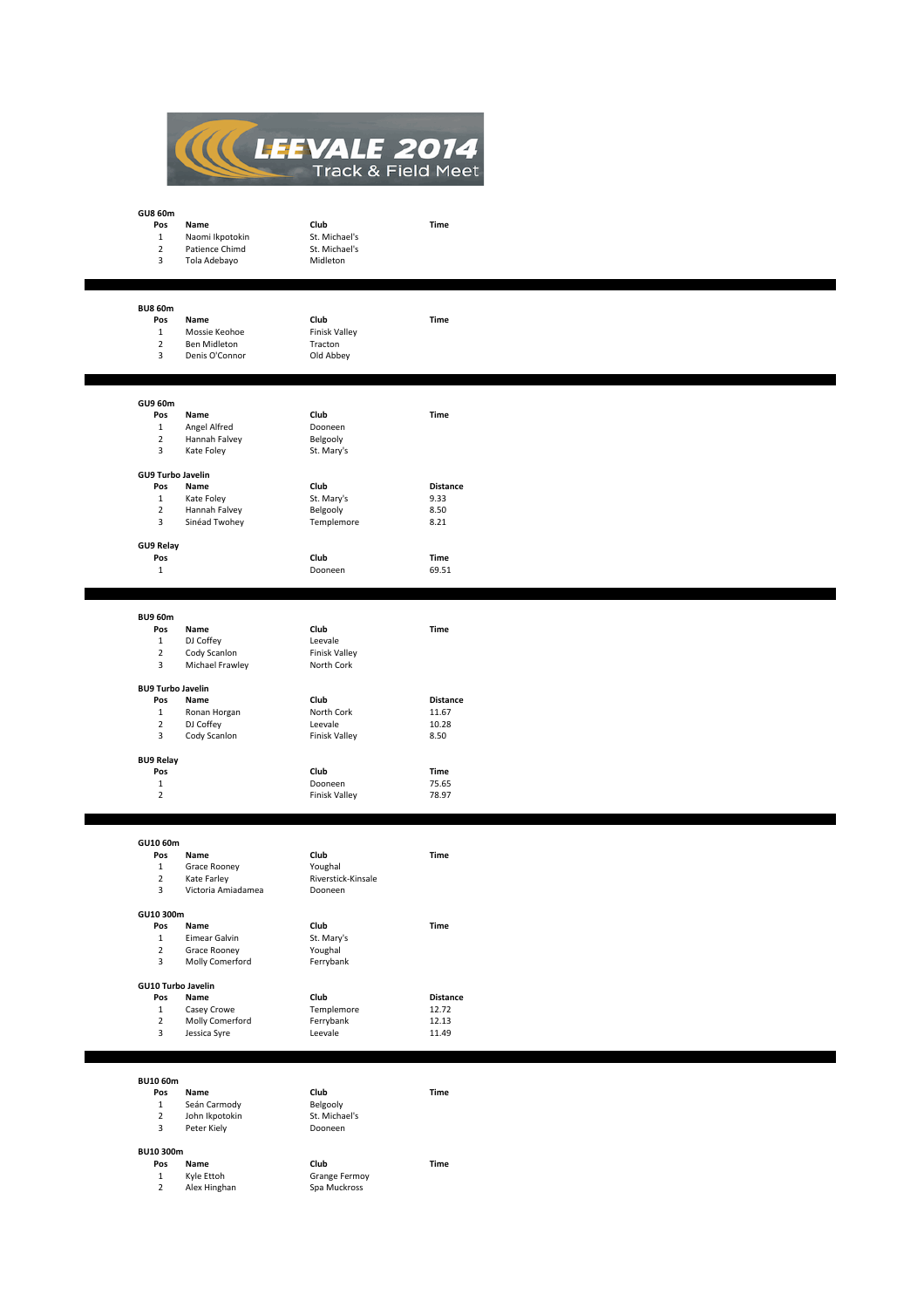| 3                                | Cathal Barry                       | Riverstick-Kinsale            |                 |  |
|----------------------------------|------------------------------------|-------------------------------|-----------------|--|
|                                  |                                    |                               |                 |  |
| <b>BU10 Turbo Javelin</b><br>Pos | Name                               | Club                          | <b>Distance</b> |  |
| $\mathbf{1}$                     | Sean Tarrant                       | Liscarroll                    | 17.04           |  |
| $\mathbf 2$                      | Eoghan Cassidy                     | Bandon                        | 16.86           |  |
| 3                                | Jerry O'Connor                     | Old Abbey                     | 13.77           |  |
|                                  |                                    |                               |                 |  |
|                                  |                                    |                               |                 |  |
| GU11 60m<br>Pos                  | Name                               | Club                          | Time            |  |
| $\mathbf{1}$                     | Ella Scott                         | Leevale                       |                 |  |
| $\overline{2}$                   | Caitlin Hennessy                   | Leevale                       |                 |  |
| 3                                | Lucy Mai Sleeman                   | Leevale                       |                 |  |
| GU11 300M A                      |                                    |                               |                 |  |
| Pos                              | Name                               | Club                          | Time            |  |
| $\mathbf{1}$                     | Fiona Dillon                       | Thomastown                    |                 |  |
| $\overline{2}$                   | Nessa Twohy                        | Templemore                    |                 |  |
| 3<br><b>GU11 300M B</b>          | Karla Looney                       | Leevale                       |                 |  |
| Pos                              | Name                               | Club                          | Time            |  |
| $\mathbf{1}$                     | Laura Frawley                      | Unattached                    |                 |  |
| $\mathbf 2$                      | Emma Manogue                       | Thomastown                    |                 |  |
| 3                                | Lucy Callanan                      | Bandon                        |                 |  |
| GU11 Long Jump                   |                                    |                               |                 |  |
| Pos                              | Name                               | Club                          | <b>Distance</b> |  |
| $\mathbf{1}$                     | Kaitlyn Hennessy                   | Leevale                       | 3.62            |  |
| $\overline{2}$                   | Lucy Callanan                      | Bandon                        | 3.59            |  |
| 3                                | Laura Frawley                      | Unattached                    | 3.57            |  |
| <b>GU11 Relay</b>                |                                    |                               |                 |  |
| Pos                              |                                    | Club                          | Time            |  |
| $\mathbf 1$                      |                                    | Leevale                       | 62.46           |  |
| $\overline{2}$<br>3              |                                    | Midleton<br>Old Abbey         | 66.18<br>66.62  |  |
|                                  |                                    |                               |                 |  |
|                                  |                                    |                               |                 |  |
| <b>BU11 60m</b>                  |                                    |                               |                 |  |
| Pos                              | Name                               | Club                          | Time            |  |
| $\mathbf{1}$                     | Kelvin O'Carroll                   | Dooneen                       |                 |  |
| $\mathbf 2$<br>3                 | Ikye Osigwe<br>Tom McCutcheon      | <b>SLOT</b><br>Nenagh Olympic |                 |  |
|                                  |                                    |                               |                 |  |
| <b>BU11 300M A</b>               |                                    |                               |                 |  |
| Pos                              | Name                               | Club                          | Time            |  |
| 1<br>$\overline{2}$              | Kelvin O'Carroll<br>Diarmuid Healy | Dooneen<br>Midleton           |                 |  |
| 3                                | Tom McCutcheon                     | Nenagh Olympic                |                 |  |
|                                  |                                    |                               |                 |  |
| <b>BU11 300M B</b><br>Pos        | Name                               | Club                          | Time            |  |
| $\mathbf{1}$                     | Seán Condon                        | Leevale                       |                 |  |
| $\overline{2}$                   | Jack Corcoran                      | Waterford                     |                 |  |
| 3                                | Toby Adebayo                       | Midleton                      |                 |  |
| <b>BU11 Long Jump</b>            |                                    |                               |                 |  |
| Pos                              | Name                               | Club                          | <b>Distance</b> |  |
| $\mathbf{1}$                     | Jack Corcoran                      | Waterford                     | 3.68            |  |
| $\mathbf 2$                      | Cian Lynch                         | Spa Muckross                  | 3.48            |  |
| 3                                | Habib Balogun                      | Liscarroll                    | 3.43            |  |
| <b>BU11 Relay</b>                |                                    |                               |                 |  |
| Pos                              |                                    | Club                          | Time            |  |
| $\mathbf{1}$<br>$\overline{2}$   |                                    | Leevale<br>Dooneen            | 62.89<br>63.14  |  |
| 3                                |                                    | North Cork                    | 65.86           |  |
|                                  |                                    |                               |                 |  |
|                                  |                                    |                               |                 |  |
| GU12 60m                         |                                    |                               |                 |  |
| Pos<br>$\mathbf{1}$              | Name<br>Praise Owoeye              | Club<br>Ferrybank             | Time            |  |
| $\overline{2}$                   | Hollie McCarthy                    | Liscarroll                    |                 |  |
| 3                                | Paula Igwe                         | Ferrybank                     |                 |  |
|                                  |                                    |                               |                 |  |
| GU12 60mH<br>Pos                 | Name                               | Club                          | Time            |  |
| $\mathbf{1}$                     | Oyinkan Adedeji                    | Dooneen                       |                 |  |
| $\overline{2}$                   | Laura Frawley                      | Unattached                    |                 |  |
| 3                                | Chatella Dineen                    | Dooneen                       |                 |  |
| GU12 600m                        |                                    |                               |                 |  |
| Pos                              | Name                               | Club                          | Time            |  |
| $\mathbf{1}$                     | Susan Nestor                       | St. Mary's                    |                 |  |
| $\overline{2}$                   | Megan Carr                         | St. Catherine's               |                 |  |
| 3                                | Amy Hayde                          | Newport                       |                 |  |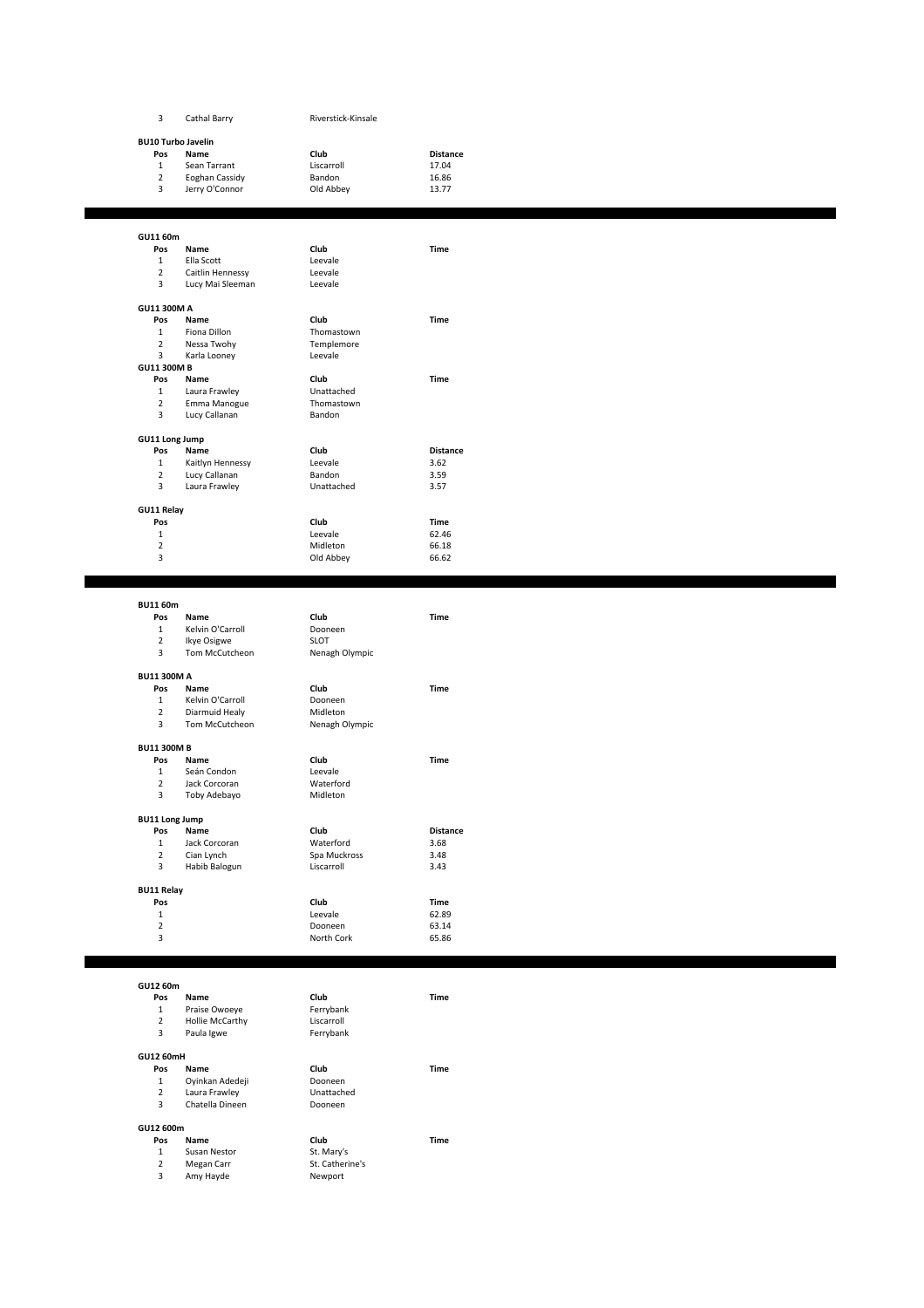| GU12 High Jump                 |                                  |                            |                  |
|--------------------------------|----------------------------------|----------------------------|------------------|
| Pos                            | Name                             | Club                       | Height           |
| $\mathbf{1}$                   | Katelyn Reid                     | An Riocht                  | 1.25             |
| $\overline{2}$                 | Laura Frawley                    | Unattached                 | 1.20             |
| 3                              | Holly McCarthy                   | Liscarroll                 | 1.20             |
| $\pmb{4}$                      | Susan Nestor                     | St. Mary's                 | 1.15             |
| 4<br>6                         | Ella Dillon<br>Megan Carr        | Dooneen<br>St. Catherine's | 1.15<br>1.15     |
|                                |                                  |                            |                  |
|                                |                                  |                            |                  |
| BU12 60m                       |                                  |                            |                  |
| Pos                            | Name                             | Club                       | Time             |
| $\mathbf{1}$                   | Reece Ademola                    | Leevale                    |                  |
| $\mathbf 2$                    | James Ezeonu                     | Midleton                   |                  |
| 3                              | Matthew Amoo                     | Midleton                   |                  |
|                                |                                  |                            |                  |
| <b>BU12 60mH</b>               |                                  |                            |                  |
| Pos                            | Name                             | Club                       | Time             |
| $\mathbf{1}$<br>$\mathbf 2$    | James Ezeonu<br>Ross Corvery     | Midleton<br>Belgooly       |                  |
| 3                              | Ben Atkinson                     | Carraig na bhFear          |                  |
|                                |                                  |                            |                  |
| BU12 600m                      |                                  |                            |                  |
| Pos                            | Name                             | Club                       | Time             |
| $\mathbf{1}$                   | Nathan Cremin                    | St. Mary's                 |                  |
| $\overline{2}$                 | John O'Flynn                     | North Cork                 |                  |
| 3                              | Jack O'Connor                    | Dooneen                    |                  |
| <b>BU12 High Jump</b>          |                                  |                            |                  |
| Pos                            | Name                             | Club                       | Height           |
| $\mathbf{1}$                   | Johnny Deasy                     | Belgooly                   | 1.25             |
| $\overline{2}$                 | Ciarán O'Sullivan                | St. Mary's                 | 1.25             |
| 3                              | Shane Fitzgerald                 | St. Mary's                 | 1.25             |
| 4                              | Michael O'Mahony                 | Dooneen                    | 1.15             |
| 5                              | <b>Billy Carberry</b>            | Leevale                    | 1.15             |
|                                |                                  |                            |                  |
|                                |                                  |                            |                  |
| GU13 80m                       |                                  |                            |                  |
| Pos                            | Name                             | Club                       | Time             |
| $\mathbf{1}$                   | Niamh Raheny                     | St. Mary's                 |                  |
|                                |                                  |                            |                  |
| $\overline{2}$                 | Holly Meredith                   | St. Mary's                 |                  |
| 3                              | Shauna Ryan                      | Dooneen                    |                  |
| GU13 60mH                      |                                  |                            |                  |
| Pos                            | Name                             | Club                       | Time             |
| $\mathbf{1}$                   | Niamh Foley                      | St. Mary's                 |                  |
| $\overline{2}$                 | Ellen Lynch                      | Dooneen                    |                  |
| 3                              | Alana Keyes                      | St. Mary's                 |                  |
| GU13 600m                      |                                  |                            |                  |
| Pos                            | Name                             | Club                       | Time             |
| $\mathbf 1$                    | Ellen Lynch                      | Dooneen                    |                  |
| $\overline{2}$                 | Niamh Foley                      | St. Mary's                 |                  |
| 3                              | <b>Emer McGlynin</b>             | Waterford                  |                  |
|                                |                                  |                            |                  |
| GU13 Long Jump                 |                                  |                            |                  |
| POS<br>$\mathbf{1}$            | Name<br>Niamh Foley              | Club<br>St. Mary's         | Distance<br>4.30 |
| $\overline{2}$                 | Ellen Lynch                      | Dooneen                    | 4.24             |
| 3                              | Faye Aherne                      | Riverstick-Kinsale         | 4.10             |
| $\overline{4}$                 | Holly Meredith                   | St. Mary's                 | 4.04             |
| 5                              | Keuwe Ojoh                       | Ferrybank                  | 3.90             |
|                                |                                  |                            |                  |
| GU13 Relay<br>Pos              |                                  | Club                       | Time             |
| $\mathbf{1}$                   |                                  | Riverstick-Kinsale         | 58.91            |
| $\mathbf 2$                    |                                  | Dooneen                    | 58.94            |
| 3                              |                                  | Leevale                    | 59.12            |
|                                |                                  |                            |                  |
|                                |                                  |                            |                  |
| <b>BU13 80m</b>                |                                  |                            |                  |
| Pos                            | Name                             | Club                       | Time             |
| $\mathbf{1}$<br>$\overline{2}$ | Robert Dillon<br>Robert Twomey   | Midleton<br>Leevale        |                  |
| 3                              | Wymin Sivakumar                  | Leevale                    |                  |
|                                |                                  |                            |                  |
| <b>BU13 60mH</b>               |                                  |                            |                  |
| Pos                            | Name                             | Club                       | Time             |
| $\mathbf{1}$<br>$\overline{2}$ | Daniel Hurley<br>Wymin Sivakumar | Old Abbey<br>Leevale       |                  |
| 3                              | Shane Aherne                     | Leevale                    |                  |
|                                |                                  |                            |                  |
| BU13 600m                      |                                  |                            |                  |
| Pos                            | Name                             | Club                       | Time             |
| $\mathbf{1}$<br>$\overline{2}$ | Cormac Mahony<br>Robert Twomey   | West Waterford<br>Leevale  |                  |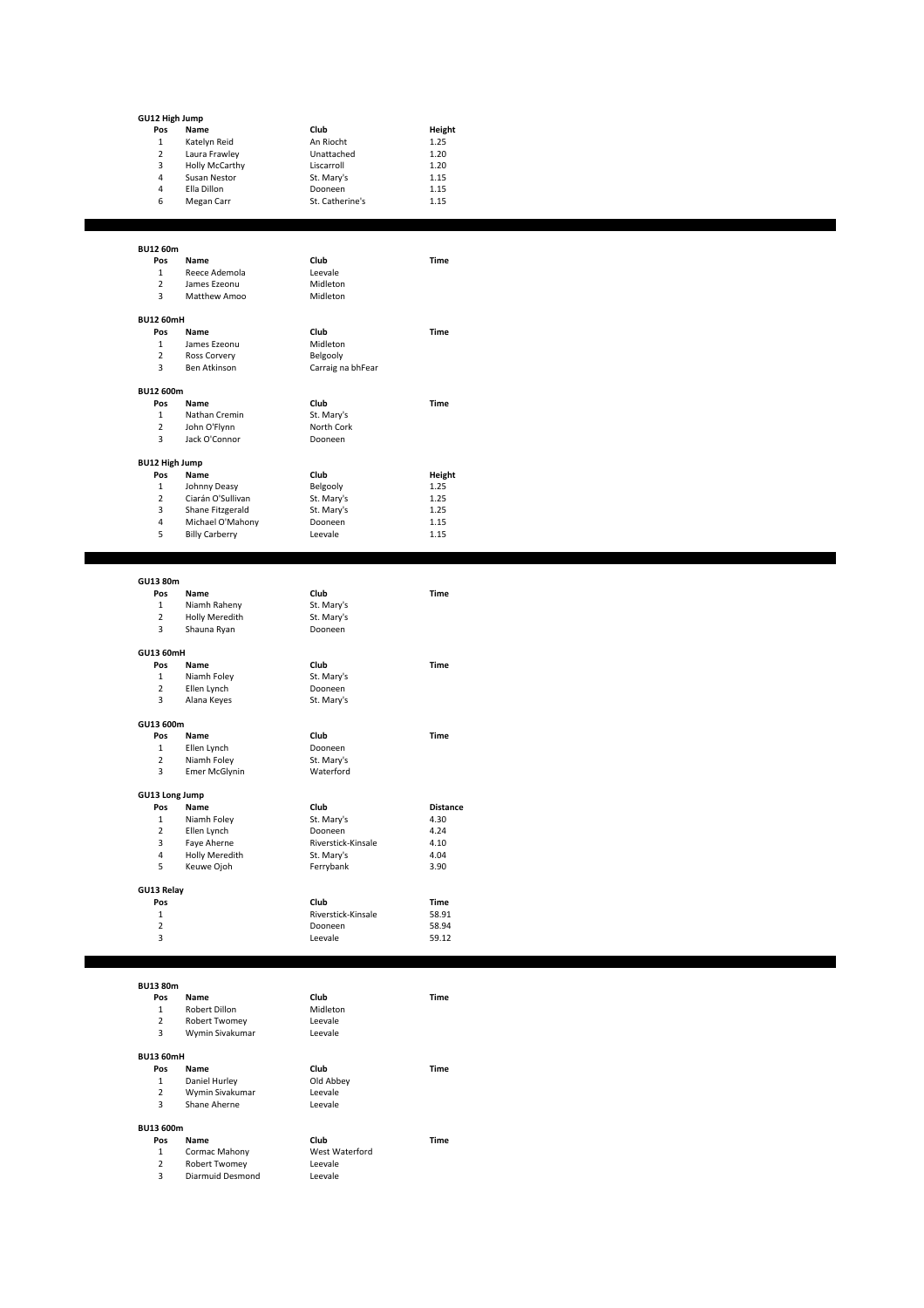| <b>BU13 Long Jump</b> | Name                             | Club                     | Distance        |
|-----------------------|----------------------------------|--------------------------|-----------------|
| Pos<br>$\mathbf{1}$   | Wymin Sivakumar                  | Leevale                  | 4.05            |
| $\mathbf 2$           | Jack O'Connor                    | Dooneen                  | 4.02            |
| 3                     | Robert Dillon                    | Midleton                 | 3.88            |
|                       |                                  |                          |                 |
| <b>BU13 Relay</b>     |                                  |                          |                 |
| Pos                   |                                  | Club                     | Time            |
| $\mathbf{1}$          |                                  | Midleton                 | 57.14           |
| $\overline{2}$        |                                  | St. Mary's               | 57.78           |
| 3                     |                                  | Leevale                  | 57.81           |
|                       |                                  |                          |                 |
|                       |                                  |                          |                 |
| GU14 80m              |                                  |                          | Wind: -1.7      |
| Pos                   | Name                             | Club                     | Time            |
| $\mathbf{1}$          | Lauren O'Leary                   | Emerald                  | 10.72           |
| $\mathbf 2$           | Aishat Olilogbe                  | Midleton                 | 10.80           |
| 3                     | Fiona Doyle                      | Star of the Laune        | 10.87           |
|                       |                                  |                          |                 |
| <b>GU14 75mH</b>      |                                  |                          |                 |
| Pos                   | Name                             | Club                     | Time            |
| $\mathbf{1}$          | Sive O'Toole                     | <b>SLOT</b>              |                 |
| $\overline{2}$<br>3   | Sophie Meredith                  | St. Mary's               |                 |
|                       | Suzie Lowe                       | Leevale                  |                 |
| GU14 800m             |                                  |                          |                 |
| Pos                   | Name                             | Club                     | Time            |
| $\mathbf{1}$          | Fiona Doyle                      | Star of the Laune        |                 |
| $\overline{2}$        | Ursula Blutt                     | North Cork               |                 |
| 3                     | <b>Blathnaid Daly</b>            | Carraig na bhFear        |                 |
|                       |                                  |                          |                 |
| GU14 High Jump        |                                  |                          |                 |
| Pos                   | Name                             | Club                     | Height          |
| $\mathbf{1}$          | Sophie Meredith                  | St. Mary's               | 1.50            |
| $\overline{2}$        | Holly Meredith                   | St. Mary's               | 1.50            |
| 3                     | Fiona Doyle                      | Star of the Laune        | 1.40            |
|                       |                                  |                          |                 |
|                       |                                  |                          |                 |
| <b>BU14 80m</b>       |                                  |                          | Wind: -3.8      |
| Pos                   | Name                             | Club                     | Time            |
| $\mathbf{1}$          | Conor Morey                      | Leevale                  | 10.53           |
| $\overline{2}$        | Colm Doyle                       | Leevale                  | 10.65           |
| 3                     | Jack Guioll                      | St. Joseph's             | 10.83           |
|                       |                                  |                          |                 |
| <b>BU14 75mH</b>      |                                  |                          |                 |
| Pos                   | Name                             | Club                     | Time            |
| $\mathbf{1}$          | Sam Sutton                       | St. Joseph's             |                 |
| $\overline{2}$<br>3   | Brian Lynch<br>Tom Gallagher     | Old Abbey<br>Ferrybank   |                 |
|                       |                                  |                          |                 |
| BU14 800m             |                                  |                          |                 |
| Pos                   | Name                             | Club                     | Time            |
| $\mathbf{1}$          | Francis Cronin                   | Gneeveguilla             |                 |
| $\overline{2}$        | Jake Basse                       | Ferrybank                |                 |
| 3                     | Jack Elliott                     | St. Joseph's             |                 |
|                       |                                  |                          |                 |
| <b>BU14 High Jump</b> |                                  |                          |                 |
|                       | Name                             | Club                     | Height          |
| $\mathbf 1$           | John Forde                       | Midleton                 | 1.50            |
| $\mathbf 2$<br>3      | Tom Gallagher<br>Robert Dillon   | Ferrybank<br>Midleton    | 1.50<br>1.40    |
| 4                     | Diarmuid O'Connor                | Old Abbey                | 1.40            |
| 5                     | Daniel Hurley                    | Old Abbey                | 1.40            |
|                       |                                  |                          |                 |
|                       |                                  |                          |                 |
|                       |                                  |                          |                 |
| GU15 100m             |                                  |                          | Wind: -0.1      |
| Pos                   | Name                             | Club                     | Time            |
| $\mathbf 1$           | Zara Bulger                      | Emerald                  | 13.41           |
| $\mathbf 2$           | Vickie Cusack                    | Liscarroll               | 13.50           |
| 3                     | Aoibha O'Connor                  | Old Abbey                | 13.72           |
| <b>GU15 80mH</b>      |                                  |                          |                 |
| Pos                   | Name                             | Club                     | Time            |
| $\mathbf{1}$          | Vickie Cusack                    | Liscarroll               |                 |
| $\overline{2}$        | Hannah Murphy                    | Leevale                  |                 |
| 3                     | Lauren Hennessy                  | Ferrybank                |                 |
|                       |                                  |                          |                 |
| GU15 800m             |                                  |                          |                 |
| Pos                   | Name                             | Club                     | Time            |
| $\mathbf 1$           | Alanah Deering                   | Nenagh Olympic           | 2:30.98         |
| $\overline{2}$        | Emma Fagan                       | Newport                  | 2:32.74         |
| 3                     | Tamzin Muldowney                 | Midleton                 | 2:37.54         |
|                       |                                  |                          |                 |
| GU15 Long Jump        |                                  |                          |                 |
| Pos                   | Name                             | Club                     | <b>Distance</b> |
| $\mathbf{1}$          | Sophie Meredith<br>Vickie Cusack | St. Mary's<br>Liscarroll | 5.19            |
| $\mathbf 2$<br>3      | Chloe Farrell                    | Ferrybank                | 4.95<br>4.58    |
|                       |                                  |                          |                 |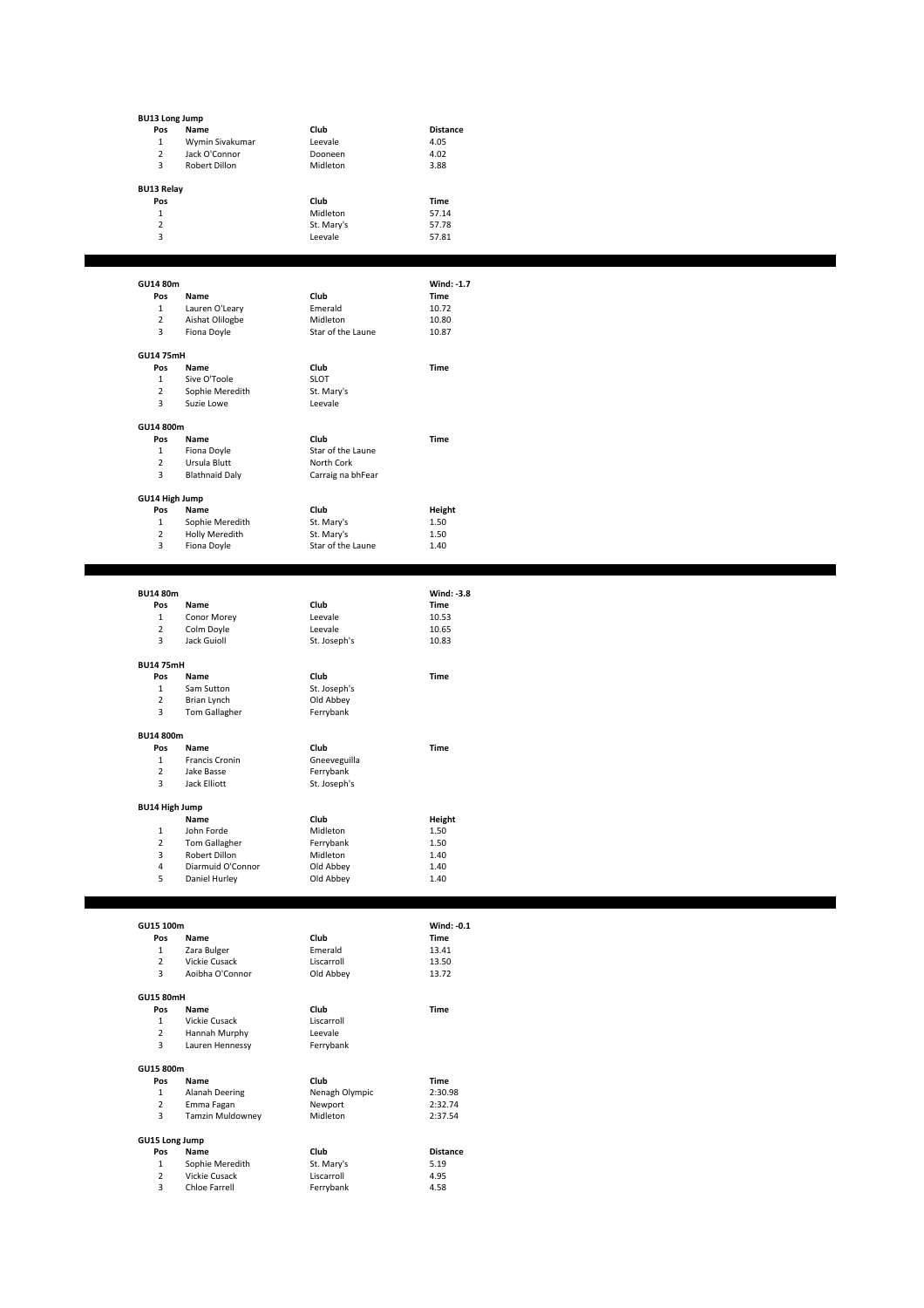| 4              | Lauren O'Leary  | <b>Fmerald</b> | 4.54            |
|----------------|-----------------|----------------|-----------------|
| 5              | Aishat Omibogbo | Midleton       | 4.43            |
| 6              | Aoife Lordan    | Leevale        | 4.40            |
| GU15 Shot      |                 |                |                 |
| Pos            | <b>Name</b>     | Club           | <b>Distance</b> |
| $\mathbf{1}$   | Vickie Cusack   | Liscarroll     | 10.36           |
| $\overline{2}$ | Sophie Meredith | St. Mary's     | 9.20            |
| 3              | Hayley Smith    | Unattached     | 9.17            |
| GU15 Relay     |                 |                |                 |
| Pos            |                 | Club           | <b>Time</b>     |
| 1              |                 | <b>Fmerald</b> | 53.28           |
| $\overline{2}$ |                 | Liscarroll     | 54.96           |
| 3              |                 | Leevale        | 55.55           |
|                |                 |                |                 |

| BU15 100m             |                     |                       | Wind: -0.2      |
|-----------------------|---------------------|-----------------------|-----------------|
| Pos                   | Name                | Club                  | Time            |
| 1                     | David Ryan          | Moycarkey Coolcroo    | 12.32           |
| $\overline{2}$        | Shane Monagle       | Tramore               | 12.78           |
| 3                     | Ciarán O'Mahony     | Leevale               | 13.09           |
| <b>BU15 80mH</b>      |                     |                       |                 |
| Pos                   | Name                | Club                  | <b>Time</b>     |
| 1                     | Shane Monagle       | Tramore               |                 |
| $\overline{2}$        | Padraig Nash        | Belgooly              |                 |
| 3                     | Jake Vermeer        | Carrick-on-Suir       |                 |
|                       |                     |                       |                 |
| <b>BU15 800m</b>      |                     |                       |                 |
| Pos                   | Name                | Club                  | <b>Time</b>     |
| $\mathbf{1}$          | Alan O'Donovan      | Riverstick-Kinsale    | 2:24.26         |
| $\overline{2}$        | Michael Devlin      | Spa Muckross          | 2:28.15         |
| 3                     | Ben O'Dwyer         | Moycarkey Coolcroo    | 2:33.23         |
| <b>BU15 Long Jump</b> |                     |                       |                 |
| Pos                   | Name                | Club                  | <b>Distance</b> |
| $\mathbf{1}$          | David Ryan          | Moycarkey Coolcroo    | 5.15            |
| $\overline{2}$        | Shane Monagle       | Tramore               | 4.85            |
| 3                     | Alan O'Donovan      | Riverstick-Kinsale    | 4.75            |
| 4                     | Ben Donovan         | <b>Abbey Striders</b> | 4.73            |
| 5                     | Brian Lynch         | Old Abbey             | 4.72            |
|                       |                     |                       |                 |
| <b>BU15 Shot</b>      |                     |                       |                 |
| Pos                   | Name                | Club                  | <b>Distance</b> |
| $\mathbf{1}$          | Eoin Kenny          | Ferrybank             | 9.59            |
| $\overline{2}$        | Padraig O'Callaghan | Leevale               | 9.03            |
| 3                     | Sean Carolan        | Nenagh Olympic        | 8.70            |
| <b>BU15 Relay</b>     |                     |                       |                 |
| Pos                   |                     | Club                  | <b>Time</b>     |
| 1                     |                     | Leevale               | 53.59           |
| $\overline{2}$        |                     | Leevale               | 53.96           |
| 3                     |                     | Spa Muckross          | 57.45           |
|                       |                     |                       |                 |

| GU16 100m        |                 |                | Wind: -0.6 |
|------------------|-----------------|----------------|------------|
| Pos              | Name            | Club           | Time       |
| 1                | Ciara Neville   | <b>Fmerald</b> | 12.62      |
| $\overline{2}$   | Sarah Leahy     | Spa Muckross   | 12.71      |
| 3                | Sinéad O'Regan  | Ferrybank      | 13.11      |
| <b>GU16 80mH</b> |                 |                |            |
| Pos              | Name            | Club           | Time       |
| 1                | Chloe Tobin     | Emerald        |            |
| $\overline{2}$   | Ciara Neville   | Emerald        |            |
| GU16 800m        |                 |                |            |
| Pos              | Name            | Club           | Time       |
| $\mathbf{1}$     | Kila Curran     | Dooneen        | 2:39.65    |
| $\overline{2}$   | Jessica Strain  | Midleton       | 2:46.07    |
| GU16 High Jump   |                 |                |            |
| Pos              | Name            | Club           | Height     |
| 1                | Susan O'Neill   | Dooneen        | 1.48       |
| $\overline{2}$   | Hannah Murphy   | Leevale        | 1.48       |
| 3                | Alannah Deering | Nenagh Olympic | 1.45       |

| <b>BU16 100m</b>  |                 |                    | Wind: $+0.1$ |
|-------------------|-----------------|--------------------|--------------|
| Pos               | Name            | Club               | <b>Time</b>  |
| 1                 | David McDonnell | Menapians          | 11.41        |
| $\overline{2}$    | Daniel Ryan     | Moycarkey Coolcroo | 11.62        |
| 3                 | Sean Broderick  | Youghal            | 12.04        |
| <b>BU16 100mH</b> |                 |                    |              |
| Pos               | Name            | Club               | <b>Time</b>  |
| 1                 | Daniel Ryan     | Moycarkey Coolcroo |              |